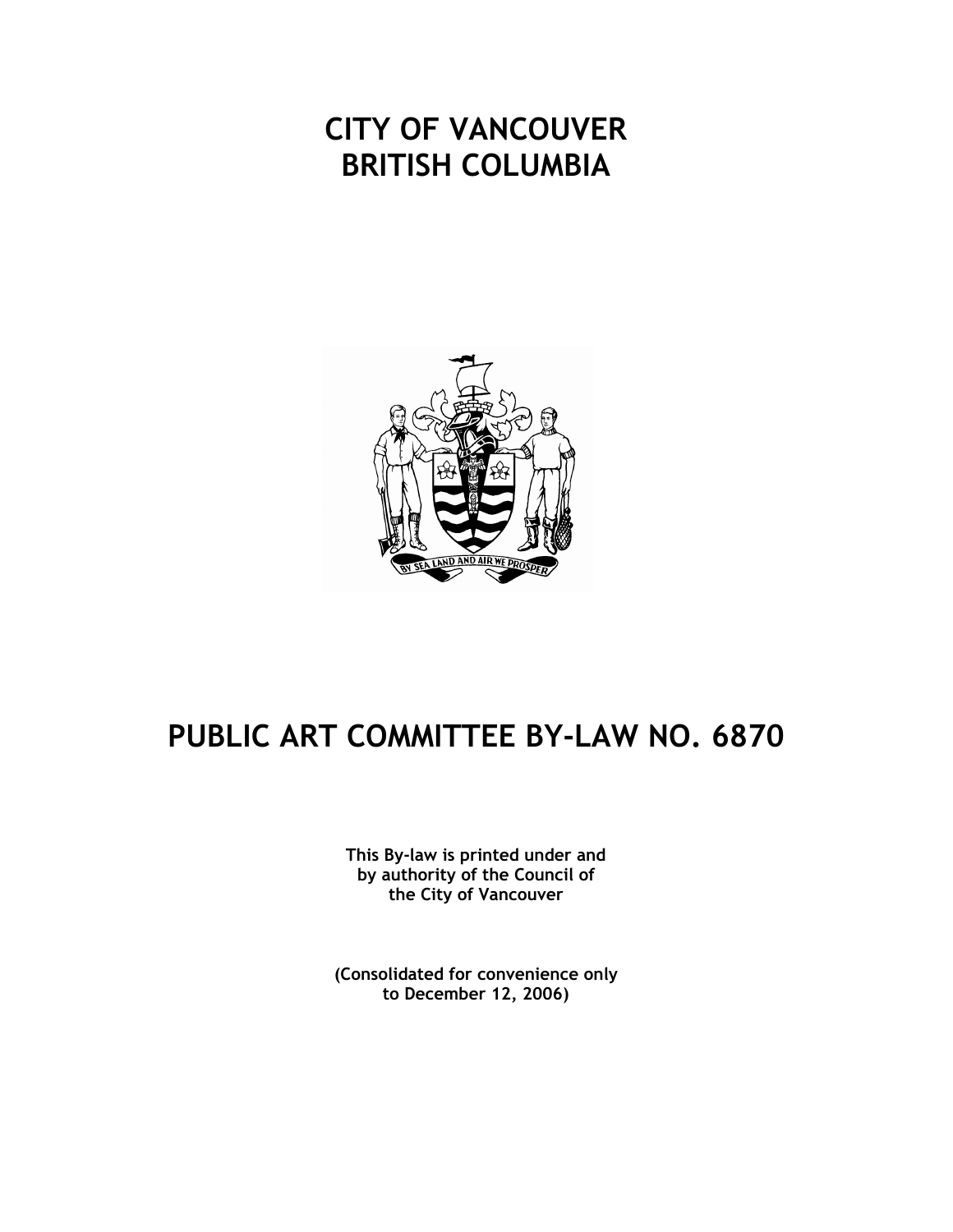# **BY-LAW NO. 6870**

#### **A By-law to create an advisory body on "Public Art"**

### **[Consolidated for convenience only, amended to include By-law No. 9402, effective December 12, 2006]**

\_\_\_\_\_\_\_\_\_\_\_\_\_\_\_\_\_\_\_\_\_\_\_\_\_\_\_\_\_\_\_\_\_\_\_\_\_\_\_\_\_\_\_\_\_\_\_\_

THE COUNCIL OF THE CITY OF VANCOUVER, in open meeting assembled, enacts as follows:

1. This By-law shall be cited as the "Public Art Committee By-law".

2. For the purpose of this By-law, "public art" shall include but not be limited to any and all art forms, whether temporary, freestanding, incorporated with other forms of development, or otherwise, which the Committee in its collective judgment determines to be public art.

3. There shall be a committee, to be known as the "Public Art Committee" (hereafter referred to as the "Committee"), which shall be made up of nine persons, to be appointed by City Council, as follows:

- (a) two artists of recognized standing in the art community;
- (b) three other art professionals (artists, designers, gallery directors, curators, historians, educators, conservators, etc.) who have a thorough knowledge of public art, and who are of recognized standing in the art community;
- (c) two urban designers (architects, landscape architects, designers or others);
- (e) one developer recognized by the community; and
- (e) a member of the community.
- 4. (1) The Committee shall be presided over by a Chairperson to be chosen from among the members annually. A Chairperson whose terms has expired shall be eligible for reappointment and shall, subject to section 7, continue to hold office until a successor has been chosen.
	- (2) The Committee may adopt rules and procedure for its meetings not inconsistent with this By-law and may, from time to time, alter, amend or vary the same as the Committee finds appropriate.
	- (3) Five members of the Committee shall constitute a quorum for the transaction of business.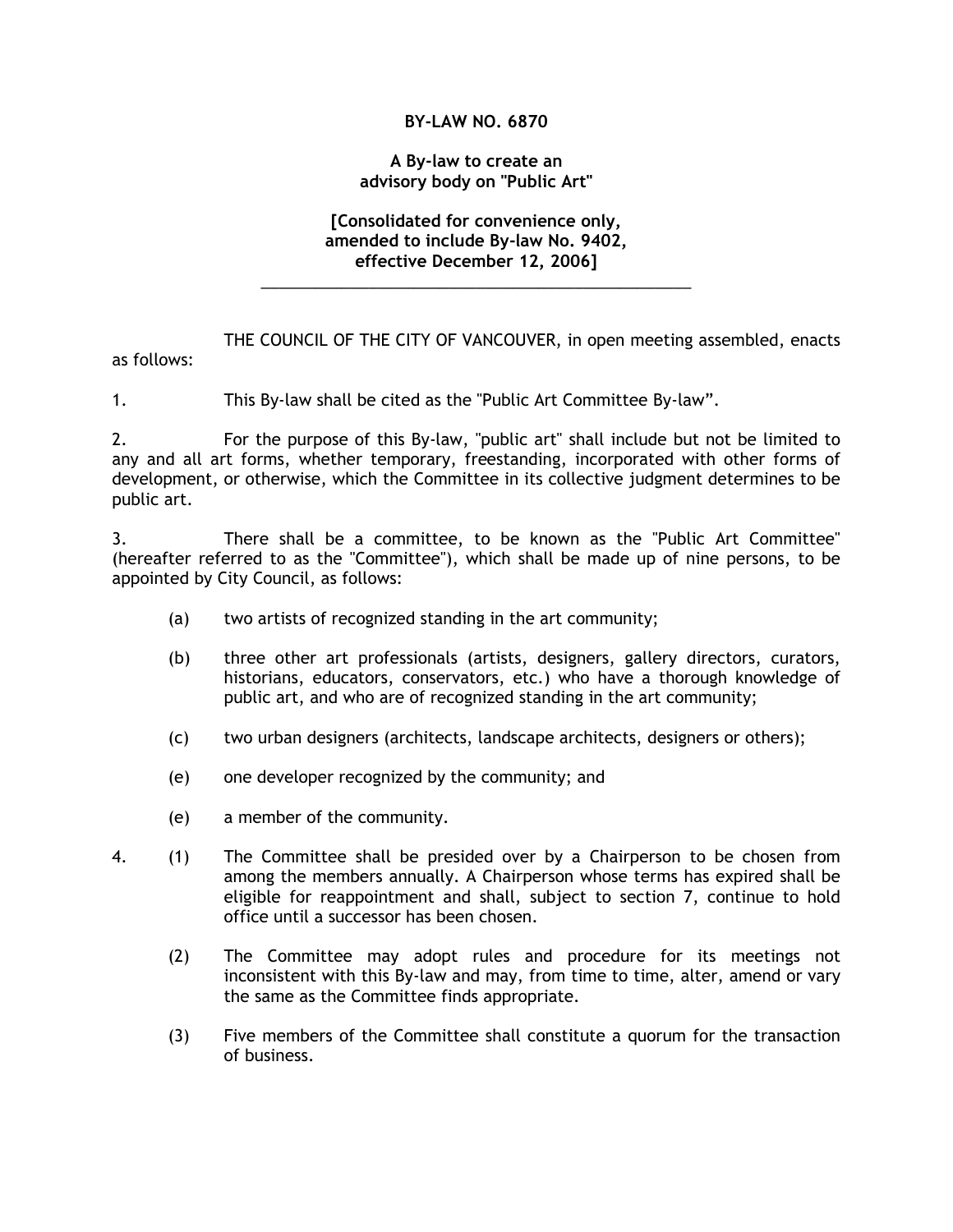- (4) The Committee shall choose one of its members as Deputy to preside in the absence of the Chairperson.
- 5. Council is to appoint to the Panel:
	- (a) the nine individuals referred to in section 3 for a term of two years more or less, which term is to expire immediately before the first Monday after December 1, 2008;
	- (b) after the expiry of the appointments under subsection (a), five individuals referred to in section 3 whom Council is to appoint for alternating terms not to exceed two years and one year more or less; and
	- (c) after the expiry of the appointments under subsection (a), four individuals referred to in section 3 whom Council is to appoint for alternating terms not to exceed one year and two years more or less.

5A. Each first two year term referred to in section 5, except for subsection (a), is to expire on the second annual anniversary of the date that falls immediately before the first Monday after December 1, 2008, and, thereafter, each two year term is to expire on the second annual anniversary of such date.

5B. Each first one year term referred to in section 5 is to expire on the first annual anniversary of the date that falls immediately before the first Monday after December 1, 2007, and, thereafter, each one year term is to expire on the first annual anniversary of such date.

5C. Despite sections 5, 5A, or 5B, if Council does not appoint new members on the first Monday after December 1 in any year, Council deems each term referred to in section 5 extended to the day preceding the date of appointment of a successor.

5D. Council may rescind all or any appointments at any time in its discretion.

6. All members shall serve without remuneration.

7. Every member is eligible for re-appointment, but in no event shall a member serve for more than two consecutive terms.

8. The duties of the Committee shall be to advise City Council, staff, the Development Permit Board, and others on implementation of the "Public Art Program for Civic and Private Development" adopted by City Council on 4 October 1990 (hereinafter referred to as the "Program"), and particularly on the public art proposed for sites, developments or projects falling within the City's jurisdiction, either as a result of the Program or otherwise. The Committee shall also act as a resource to City Council and to its boards, agencies, commissions or staff, and to developers and citizens; and shall strive to provide reasonable and objective advice and guidance on any matter where public art is involved. The Committee may meet with the Director of Social Planning, the Director of Planning, the City Engineer, the General Manager of Parks and Recreation, the Development Permit Board, the Urban Design Panel, or other civic officials or agencies on matters of common concern.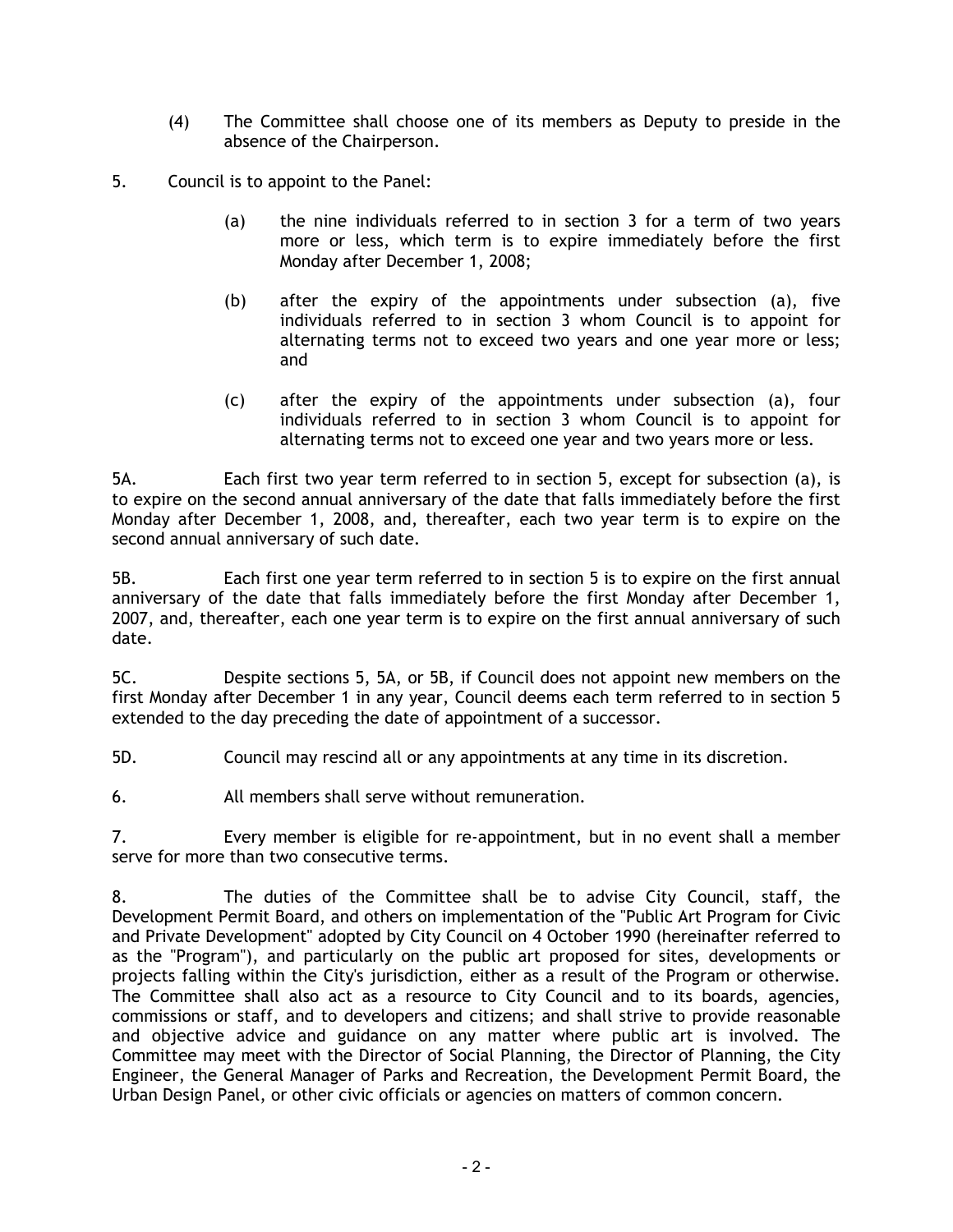9. The duties of the Chairperson shall be to call and preside at meetings of the Committee in accordance with the rules and procedures of the Committee and such other duties as the Committee may prescribe. It shall be the duty of the Chairperson to ensure new members are conversant with Committee terms of reference and the guidelines set out in Schedule A hereof, and to acquaint members with such guidelines on conflict of interest as may apply to the Committee. The Chairperson shall poll the members on any issue being considered by the Committee.

10. In fulfilling its duties and presenting its advice and recommendations, the Committee shall have regard to the goals and recommendations of the Program; to the policies, procedures and ideas respecting gifts of public art, the conduct of public art competitions, the deaccessioning of public art, and other matters contained in Appendix A of the "Art in Public Places Progress Report" approved in principle by City Council on 22 February 1990; to other applicable policies as City Council or the Park Board may from time to time adopt; and to the guidelines set out in Schedule A to this By-law.

11. This By-law comes into force and takes effect on the date of its passing.

DONE AND PASSED in open Council this 13<sup>th</sup> day of August, 1991.

(Signed) Gordon Campbell Mayor

(Signed) Maria C. Kinsella City Clerk

#101942v2